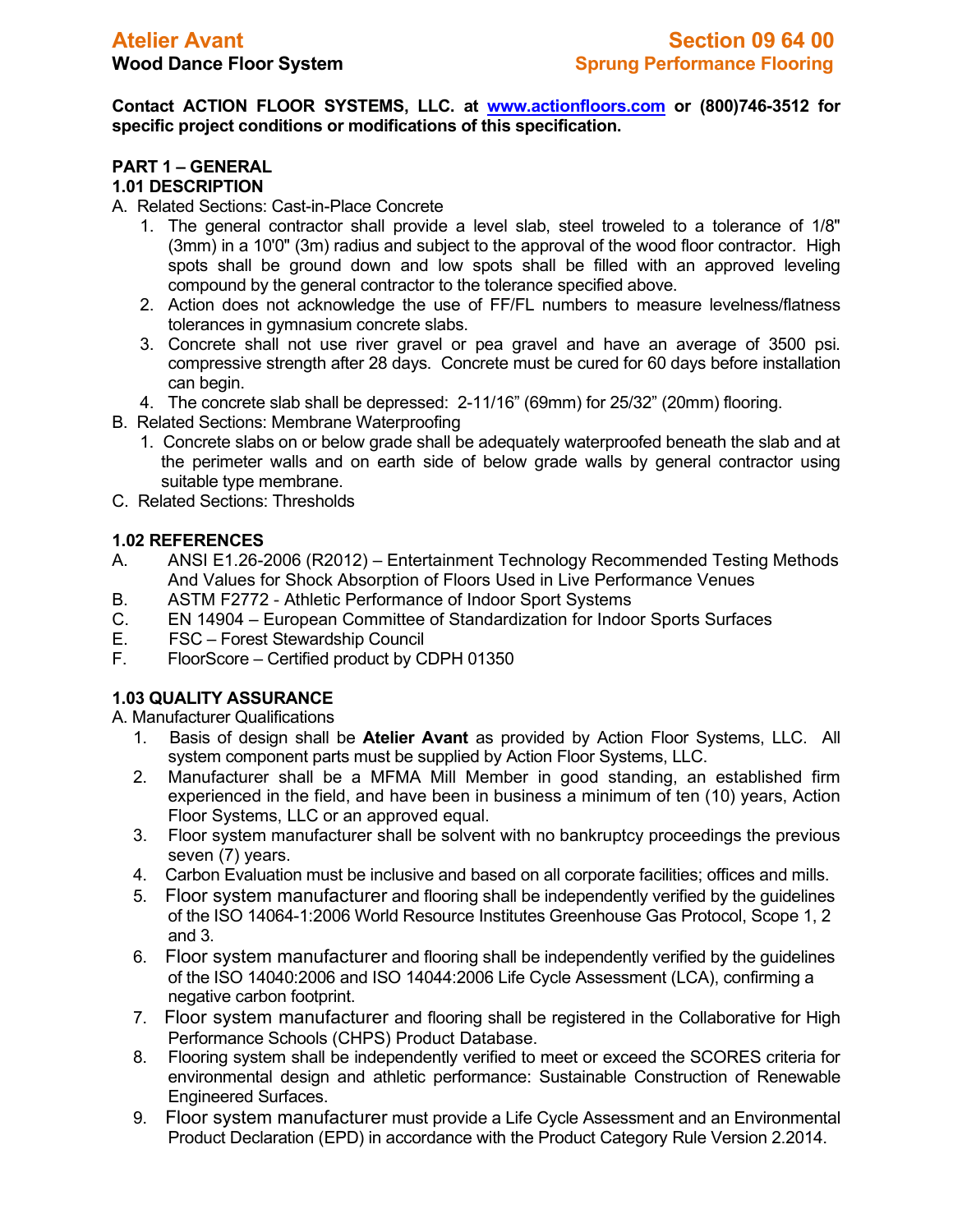- 10. Floor system manufacturer must be FloorScore Certified in accordance with CDPH 01350.
- 11. Floor System to be tested to ANSI E1.26-2006 (R2012) standards.
- B. Floor Contractor/Installer requirements
	- 1. The flooring contractor must be approved by Action Floor Systems, LLC.

# **1.04 SUBMITTALS**

- A. Manufacturers product data: Submit **Atelier Avant** specification sheets.
- B. Samples: Submit one (1) sample of **Atelier Avant,** if requested by architect.
- C. Maintenance literature: Submit one (1) copy of manufactures maintenance instructions.

# **1.05 WORKING CONDITIONS**

- A. The wood flooring shall not be installed until all masonry, plastering, tile, marble, and terrazzo work is completed, and overhead mechanical trades and painters have finished in wood floor area. The building must be reasonably dry; all openings must be closed in; permanent heating and air conditioning installed and operating.
- B. The concrete subfloor shall be determined dry by industry standard testing procedures, free of foreign materials and turned over to the Flooring Contractor broom clean. Moderate room temperature of 65 degrees (18 C) or more shall be maintained a week preceding and throughout the duration of the work. Humidity conditions within the building shall approximate the humidity conditions that will prevail when the building is occupied.
- C. Permanent heat, light and ventilation shall be installed and operating during and after installation, maintaining a range of temperature and humidity compatible with the expected low and high moisture content of the flooring. The wood moisture content range is determined by the flooring contactor based on the facility's mechanical controls and geographical location.
- D. Flooring must be stored in a dry, well-ventilated area, not in contact with masonry, to acclimate to building conditions and shall be installed at moisture content compatible with the normally expected environmental range of temperature and relative humidity achieved while the facility is occupied.
- E. Industry standards recommend maintaining indoor relative humidity between 35 percent and 50 percent, and air temperatures between 55 degrees and 75 degrees year-round. By limiting wide swings in atmospheric conditions inside the facility, the expansion and contraction of the flooring system will be limited as the flooring is manufactured at a moisture content most compatible with this range. A 15 percent fluctuation in indoor relative humidity will not adversely affect the maple. Excessive shrinkage and/or expansion may occur with indoor relative humidity variations that exceed 15 percent. The geographical region and HVAC determine the typical range of temperature and humidity for each facility. In buildings where air conditioning is not available, the use of circulating or venting fans will help facilitate excessive shrinkage or expansion.
- F. General Contractor shall lock floor area after floor is finished to allow proper cure time. If general contractor or owner requires use of gym after proper cure time, they shall protect the floor by covering with non-marring craft paper or red rosin paper with taped joints until acceptance by owner of complete gymnasium floor.

### **1.06 WARRANTY**

A. Action Floor Systems, LLC. warrants the material it ships to be free from defects in materials and workmanship for a period of one year and the flooring installer warrants the installation of the flooring to be free of defects in materials and workmanship for a period of one year. The exclusive remedy under this warranty shall be replacement of defective material supplied by Action Floor Systems, LLC. or correction of defective installation by the flooring installer. All implied warranties of merchantability or fitness for intended use are limited to the period of this warranty. This warranty excludes consequential damages.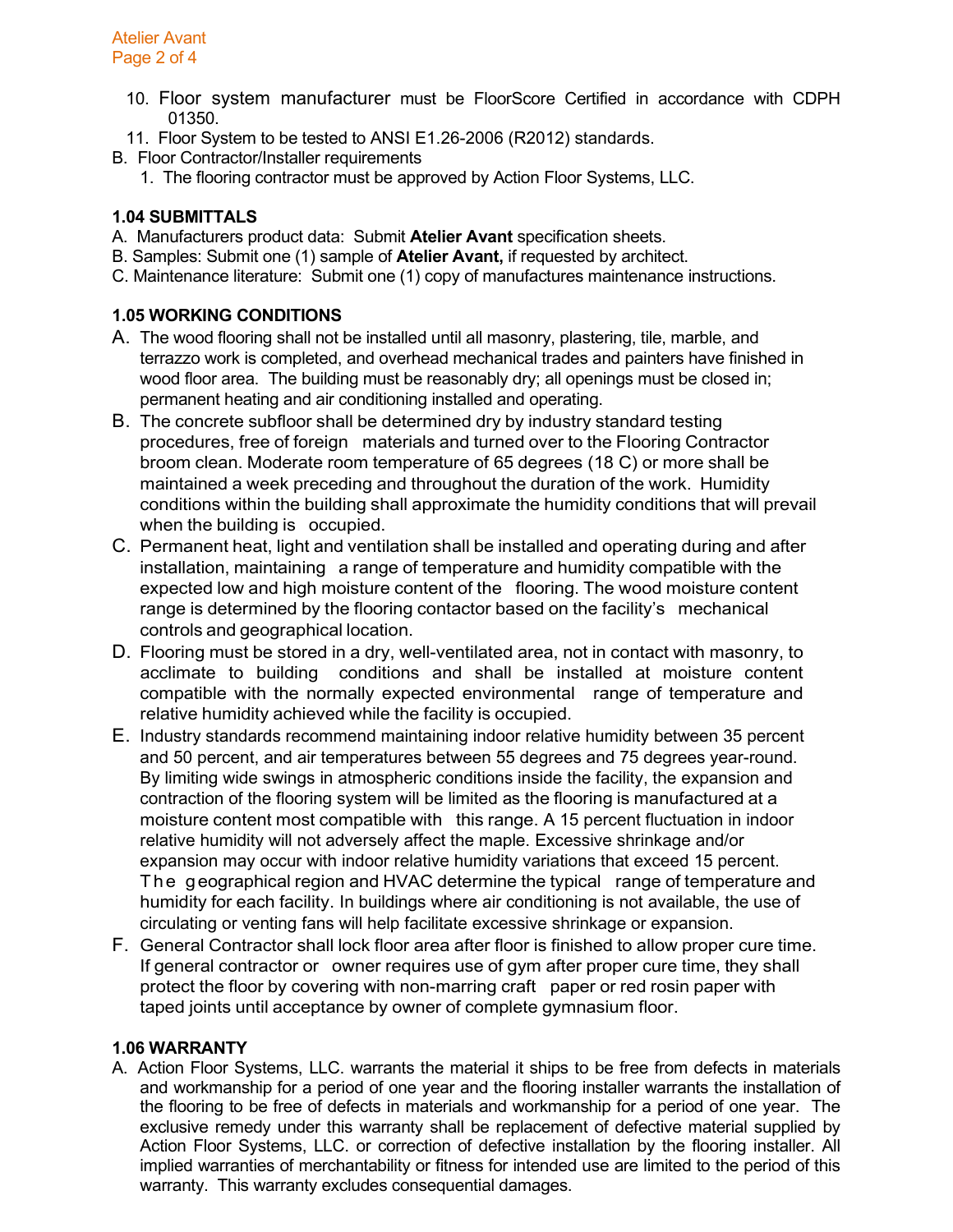Atelier Avant Page 3 of 4

- B. This warranty does not cover damage caused by fire, winds, floods, chemicals, or other abuse, or by failure of other contractors to adhere to specifications, or neglect of reasonable precaution to provide adequate ventilation during hot and humid weather. This warranty also excludes damage due to excessive dryness or excessive moisture from humidity, spillage, migration through the slab or wall or any other source. This warranty also excludes damage to floors due to ordinary wear and tear, faulty construction of the building, (other than the flooring installation), separation of the concrete slab underlying the floor, settlement of the walls, or use of water on the floor.
- C. During the warranty period, the floor cannot be coated without the permission of the floor contractor.

# **PART 2 – PRODUCTS**

# **2.01 MATERIALS**

A. Flooring

- 1. Flooring shall be Northern Hard Maple standard strip flooring, 25/32" x 2-1/4" (20mm x 57mm) or 1-1/2" (38mm), TGEM, MFMA grade marked & stamped as manufactured by Action Floor Systems, LLC.
- 2. Grades available are: Select Grade (MFMA  $1<sup>st</sup>$ ), Standard Grade (MFMA  $2<sup>nd</sup> &Btr$ ), Natural Grade (MFMA 3<sup>rd</sup>) and Character Grade (MFMA 3<sup>rd</sup>&Btr).
- 3. Long Length Strip Flooring by Action Floor Systems, LLC (optional).
- 4. FSC Certified lumber (optional).
- 5. Expansion Ridge Technology (ERT) 1/64" milled expansion spacer (optional).
- 6. Factory Sand and Seal Long Length Strip Flooring (optional).
- B. Subfloor
	- 1. Vapor barrier shall be 6-mil polyethylene.
	- 2. Resilient underlayment foam shall be 7/16" (11mm) multi-cellular, recycled foam pad and 1/2" (12mm) foam pad as supplied by Action Floor Systems, LLC.
	- 3. Panels shall be 15/32" x 4' x 8' (12mm x 1.2M x 2.4m) HPS, exposure 1, rated sheathing, minimum APA span rating of 32/16, with performance kerfs.

### C. Fasteners

- 1. Subfloor fasteners shall be 1" (25mm) coated staples.
- 2. Flooring fasteners shall be 2" (50mm) cleats, or 15-gauge coated staples.
- D. Wall Base
	- 1. Wall base shall be 3" x 4" (76mm x 102mm) vented cove base with pre-molded outside corners (specify black or brown), as supplied by Action Floor Systems, LLC.
- E. Protective Floor Cover (optional)
	- 1. Action AirRide cover system with patented air blower system. System includes Phthalate free, seamless 10'-0" wide, 20.5-ounce vinyl covers and A-frame rack.

# **PART 3 - EXECUTION**

### **3.01 INSPECTION**

- A. Inspect concrete slab for proper tolerance and dryness reporting any discrepancies in writing to the general contractor.
- B. All work to put the concrete slab in acceptable condition shall be the responsibility of the general contractor.
- C. Slab shall be broom cleaned by the general contractor.

# **3.02 INSTALLATION**

- A. Cover concrete slab with polyethylene lapping edges 6" (150mm) and seal with adhesive or 2" (50mm) duct tape.
- B. Place foam layers over polyethylene and seal joints with duct tape.
- C. Place the first layer of sheathing perpendicular to the intended direction of the finished flooring. Allow a minimum 1/4" (6mm) between panels at sides and edges, and a 2" (50mm) expansion void at walls and vertical obstructions.
- D. Install solid blocking at doorways or as needed.